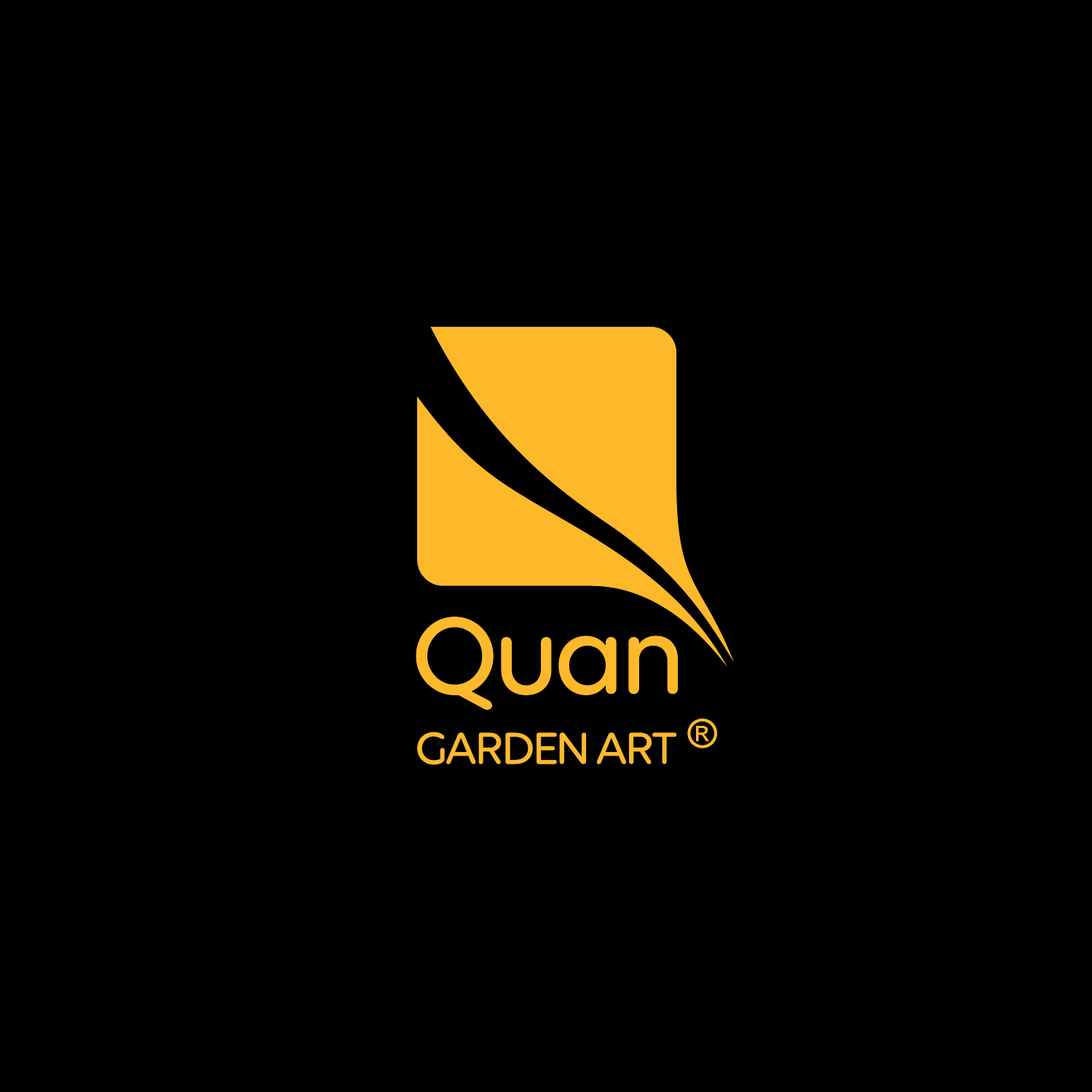

# Manufacturer: Hendi B.V., Steenoven 21, 3911 TX Rhenen, The Netherlands

| Item / Artike I/ Item / Artykuł / Article / Articolo / Articol /<br>πγΗΚΤ / Στοιχείο / Číslo artiklu / Číslo artikla / Tétel / Stavka                                                                         | Quan                                                                                                               |                               | PIN: 0063CU3074                    |                                     |
|---------------------------------------------------------------------------------------------------------------------------------------------------------------------------------------------------------------|--------------------------------------------------------------------------------------------------------------------|-------------------------------|------------------------------------|-------------------------------------|
| Country / Land / Land / Kraj / Payes / Paese / țară /<br>страна / Хώрα / Země / Krajina / Ország / Država                                                                                                     | NL/DE/AT/PL/CH                                                                                                     |                               | BE/FR/LU/GB/IE/GR/IT/PL            | RO/IT/HU                            |
| Burner / Brander / Brenner / Palnik / Brûleur / Brucia-<br>tore / Arzător / ropeлκa / Καυστήρας / Hořák / Horák /<br>égő / Gorilnik                                                                           | О<br>$\Box$<br>$\blacksquare$                                                                                      | $\blacksquare$<br>□<br>$\Box$ | $\Box$<br>$\Box$<br>$\blacksquare$ | О<br>$\blacksquare$<br>$\Box$       |
| Power / Belasting / Leistung / Moc nominaina / Puis-<br>sance / Potenza /Putere / Мощность / Іσχύς / Výkon /<br>Výkon / Áramellátás /Snaga                                                                    | 6.5kW<br>10kW<br>16kW                                                                                              | 8.5kW<br>5.5kW<br>14kW        | 7.5kW 5.0kW 12.5kW                 | 5.5kW<br>8.5kW<br>14 <sub>k</sub> W |
| Category / Categorie / Kategorie / Kategoria / Catégorie /<br>Categoria / Categorie / категория / Катпуоріа / Katego-<br>rie / Kategória / Kategória / Kategorija                                             | I <sub>3</sub> P                                                                                                   | I <sub>3</sub> P              | I <sub>3</sub> P                   | I3B/P                               |
| Consumption / Verbrauch / Verbruik / Zużycie /<br>Consommation / Consumo / Consum / потребление<br>/ Κατανάλωση / Spotřeba / Spotreba / Fogyasztás /<br>Potrošnja                                             | 676g/h 444g/h 1103g/h                                                                                              | 585g/h 385g/h 965g/h          | 526g/h 349g/h 874g/h               | 444g/h 676g/h 1103g/h               |
| Set up / Auflegung / Inrichting / Przeznaczony na /<br>Conçu pour / Configurare / Configurarea / Настройка /<br>Ρύθμιση / Hodnota regulátoru tlaku / Hodnota reguláto-<br>ra tlaku /Beüzemelés / Postavljanje | G31-50mbar                                                                                                         | G31-37mbar                    | G31-30mbar                         | G31-37mbar                          |
| Country / Land / Land / Kraj / Payes / Paese / tară /<br>страна / Хώрα / Země / Krajina / Ország / Država                                                                                                     | CZ/SK                                                                                                              |                               | AT/CH/HR                           |                                     |
| Burner / Brander / Brenner / Palnik / Brûleur / Brucia-<br>tore / Arzător / ropeлκa / Καυστήρας / Hořák / Horák /<br>égő / Gorilnik                                                                           | ◘<br>$\blacksquare$<br>$\Box$                                                                                      | ◘<br>$\blacksquare$<br>$\Box$ | $\Box$<br>$\Box$<br>$\blacksquare$ |                                     |
| Power / Belasting / Leistung / Moc nominaina / Puis-<br>sance / Potenza /Putere / Мощность / Іσχύς / Výkon /<br>Výkon / Áramellátás /Snaga                                                                    | 8.5kW<br>5.5kW<br>14 <sub>k</sub> W                                                                                | 11.5kW 7.5kW 18.5kW           | 9.5kW<br>6.5kW<br>16kW             |                                     |
| Category / Categorie / Kategorie / Kategoria / Catégorie /<br>Categoria / Categorie / категория / Катпуоріа / Katego-<br>rie / Kategória / Kategória / Kategorija                                             | $13+$                                                                                                              | 13B/P                         | I3B/P                              | <b>FOOD CONTACT</b>                 |
| Consumption / Verbrauch / Verbruik / Zużycie /<br>Consommation / Consumo / Consum / потребление<br>/ Κατανάλωση / Spotřeba / Spotreba / Fogyasztás /<br>Potrošnja                                             | 598g/h 402g/h 1010g/h                                                                                              | 801g/h 519g/h 1300g/h         | 679g/h 455g/h 1129g/h              |                                     |
| Set up / Auflegung / Inrichting / Przeznaczony na /<br>Conçu pour / Configurare / Configurarea / Настройка /<br>Ρύθμιση / Hodnota regulátoru tlaku / Hodnota reguláto-<br>ra tlaku /Beüzemelés / Postavljanje | G30/28-30,<br>G31/37 mbar                                                                                          | G30-50mbar                    | G30-37mbar                         |                                     |
| Year of production: 2019                                                                                                                                                                                      | Use outdoors only. Read the instructions before using the appliance.<br>WARNING: accessible parts may be very hot. |                               |                                    |                                     |
| KIWA No.: 0063                                                                                                                                                                                                |                                                                                                                    |                               |                                    |                                     |

Keep young children away.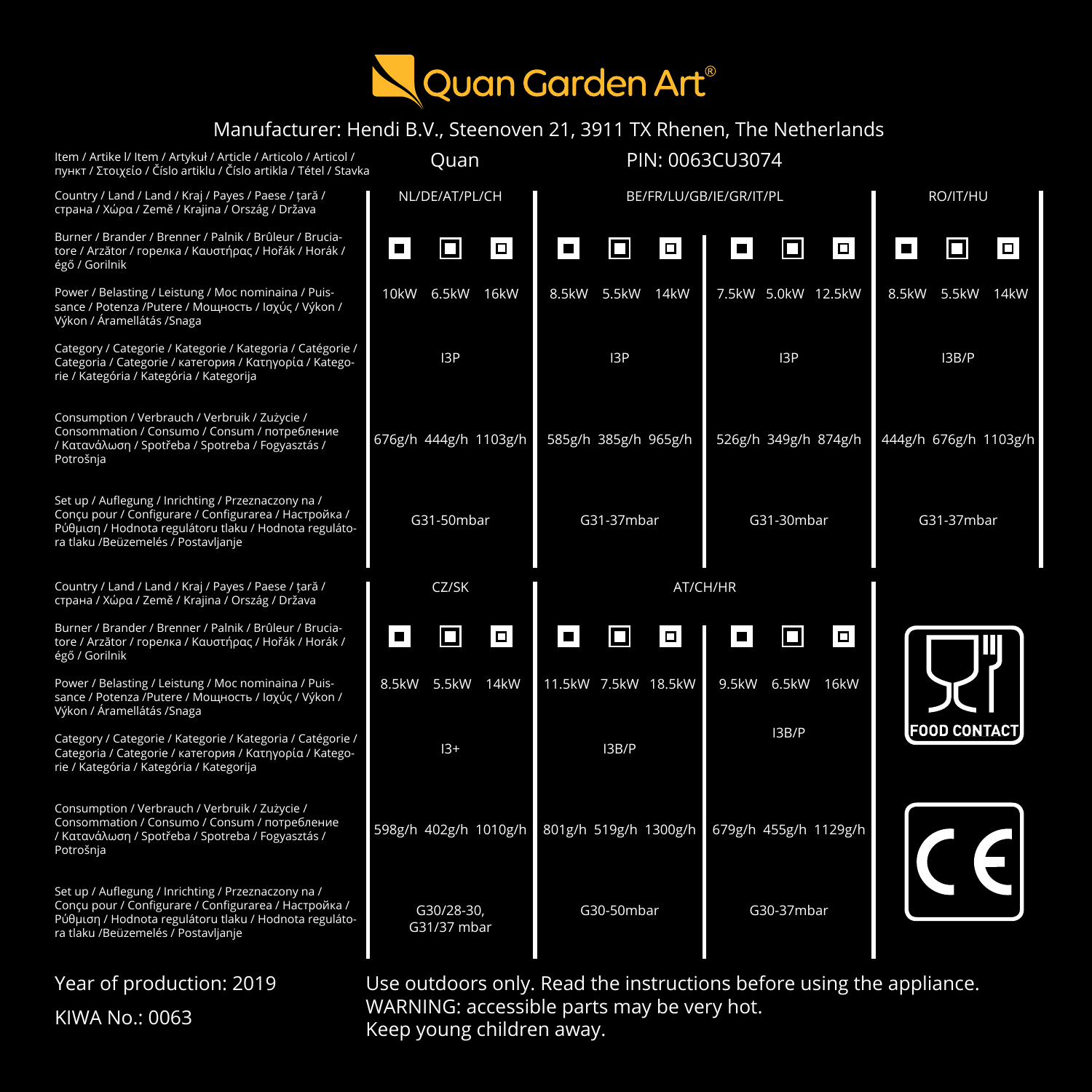#### Passion for food, premium design and the love for spending time outdoors with family and friends is what brought Quan alive. Now we would like to invite you to enjoy it too.

Thank you for purchasing Quan Garden Art fireplace. Please read these user instructions carefully before connecting the appliance in order to prevent damage due to incorrect use. Read the safety instructions in particular very carefully.

### Safety regulations:

- Only use this appliance outdoors. You should not install or use it indoors.
- Incorrect operation and improper use of the appliance can seriously damage the appliance and injure users.
- The appliance may only be used for the purpose it was intended and designed for. The manufacturer is not liable for any damage caused by incorrect operation and improper use.
- Never try to open the casing of the appliance yourself.
- Do not insert any objects in the casing of the appliance.
- Do not use the appliance after it has fallen or is damaged in any other way. Have it checked and repaired by a certified repair company.
- Do not try to repair the appliance yourself. This could give rise to life-threatening situations.
- Always keep an eye on the appliance when in use.
- Children do not understand that incorrect use of appliances can be dangerous. Therefore, never let children use appliances without supervision.
- Do not use any extra devices that are not supplied along with the appliance.
- The use of the installation must comply with the applicable national and local regulations.
- This appliance is not intended for use by persons (including children) with reduced physical, sensory or mental capabilities, or lack of experience and knowledge, unless they have been given supervision or instruction concerning use of the appliance by a person responsible for their safety.
- This appliance is intended solely for preparing food.
- Note: the top plate is hot. Let it cool down before touching or removing it.
- We recommend to use only gas cylinders with a capacity of more than 10 kilo's.
- Change the gas cylinder in a well ventilated area, away from any inflammation sources.
- The cylinder must be stored outdoors or in a well ventilated area.
- Storage of this appliance indoors is permissible only if gas cylinder is disconnected and removed from the appliance.
- Do not move this appliance when in operation, or after it has been turned off before the temperature has cooled down.
- Do not obstruct the ventilation holes of the cylinder housing.
- The appliance must be installed and gas cylinder stored in accordance with local gas fitting regulations.
- Use only the type of gas specified by the manufacturer.
- Do not use this appliance until all connections have been leak tested.
- In the event of gas leakage, the appliance shall not be used or if alight, the gas supply shall be shut off and the appliance shall be investigated and rectified before it is used again.
- The appliance should be inspected before use and at least annually by a qualified service person. More frequent cleaning may be required as necessary. It is imperative that control compartment, burners and circulating air passageways of the appliance be kept clean.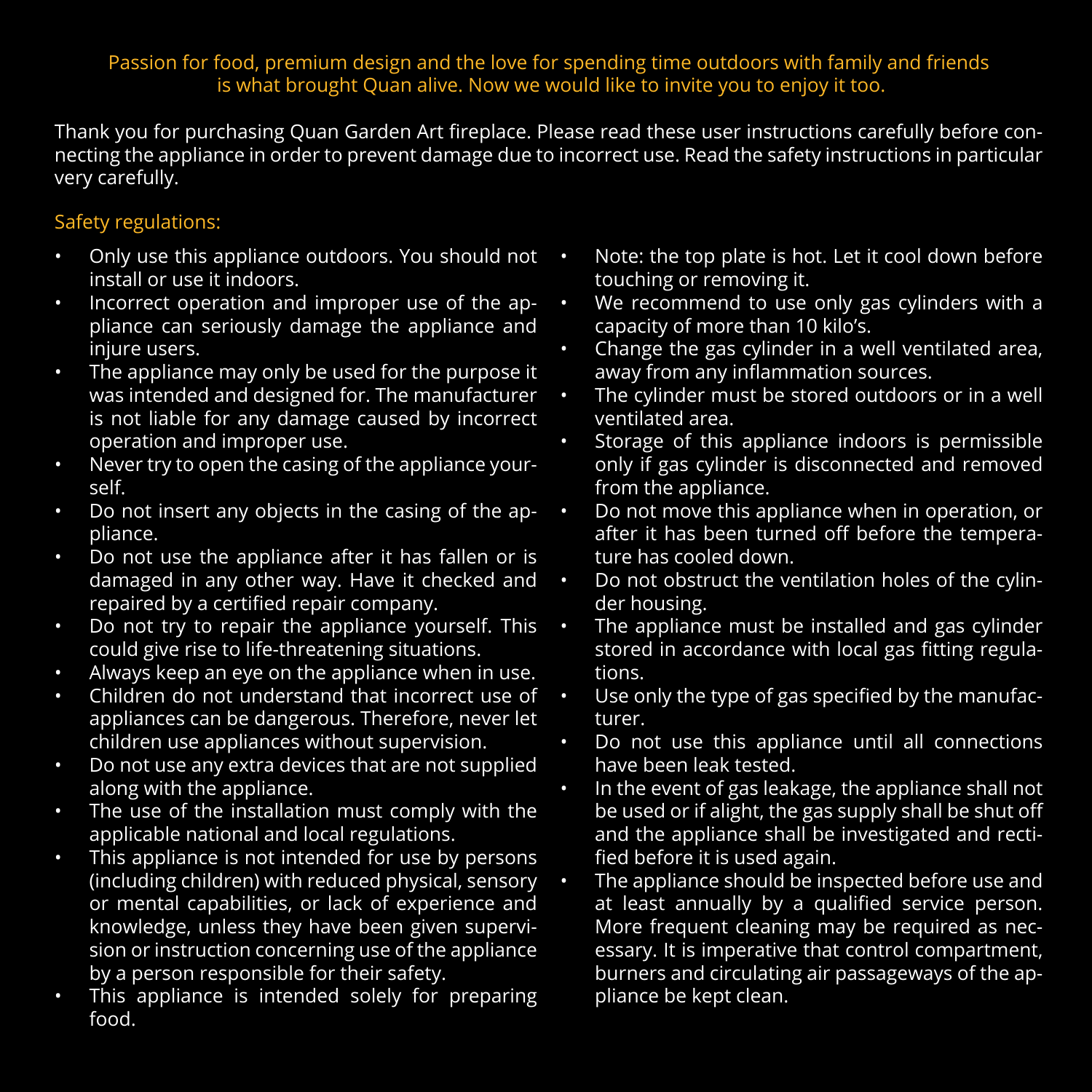### Safety regulations:

- Shut off and check heater immediately if any of the following conditions exist: a) the smell of gas in conjunction with extreme yellow tipping of the burner flames; b) the appliance does not reach a proper temperature. A temperature less than 5ºC will cause restricted heat flow and the appliance will not work properly; c) the appliance starts making popping noises during use (a slight popping noise is normal when the appliance is extinguished).
- Children and adults should be warned of the hazards of high surface temperatures and should stay away to avoid burns or clothing ignition.
- Young children and pets should be carefully supervised when they are in the area of the appliance.
- Clothing or other flammable materials should not be hung from the appliance, or placed on or near the appliance.
- Do not place any items on or against this appliance as storage. Certain material or items when stored

#### General instructions:

- Necessary changes may only be done by a qualified technician.
- Use only the supplied pressure regulator.
- This appliance is only suited for propane and butane gas.
- Check that there are no kinks in the gas hose.
- The length of the gas hose may not exceed 1,5 m.

under or near this appliance will be subjected to radiant heat and could be seriously damaged.

- Do not use or store flammable materials near this appliance.
- Do not spray aerosols in the vicinity of this appliance while it is in operation.
- Always maintain at least 0.9m clearance from combustible materials.
- Always position the appliance on a firm level surface.
- The injector in this appliance is not removable and the injector is only assembled by manufacturer. This appliance is forbidden to convert from one gas pressure to another pressure.
- Do not connect the gas cylinder directly to the appliance without pressure regulator.
- Do not place any items on the grate above the decoration flame.
- Do not move the gas appliance during use.
- Always close the tap on the gas cylinder if the appliance is no longer being used.
- The user must not change parts of the appliance that are sealed by the manufacturer.
- Install the appliance as level as possible.

WARNING: Some parts of the appliance can become hot. Keep children away from the appliance.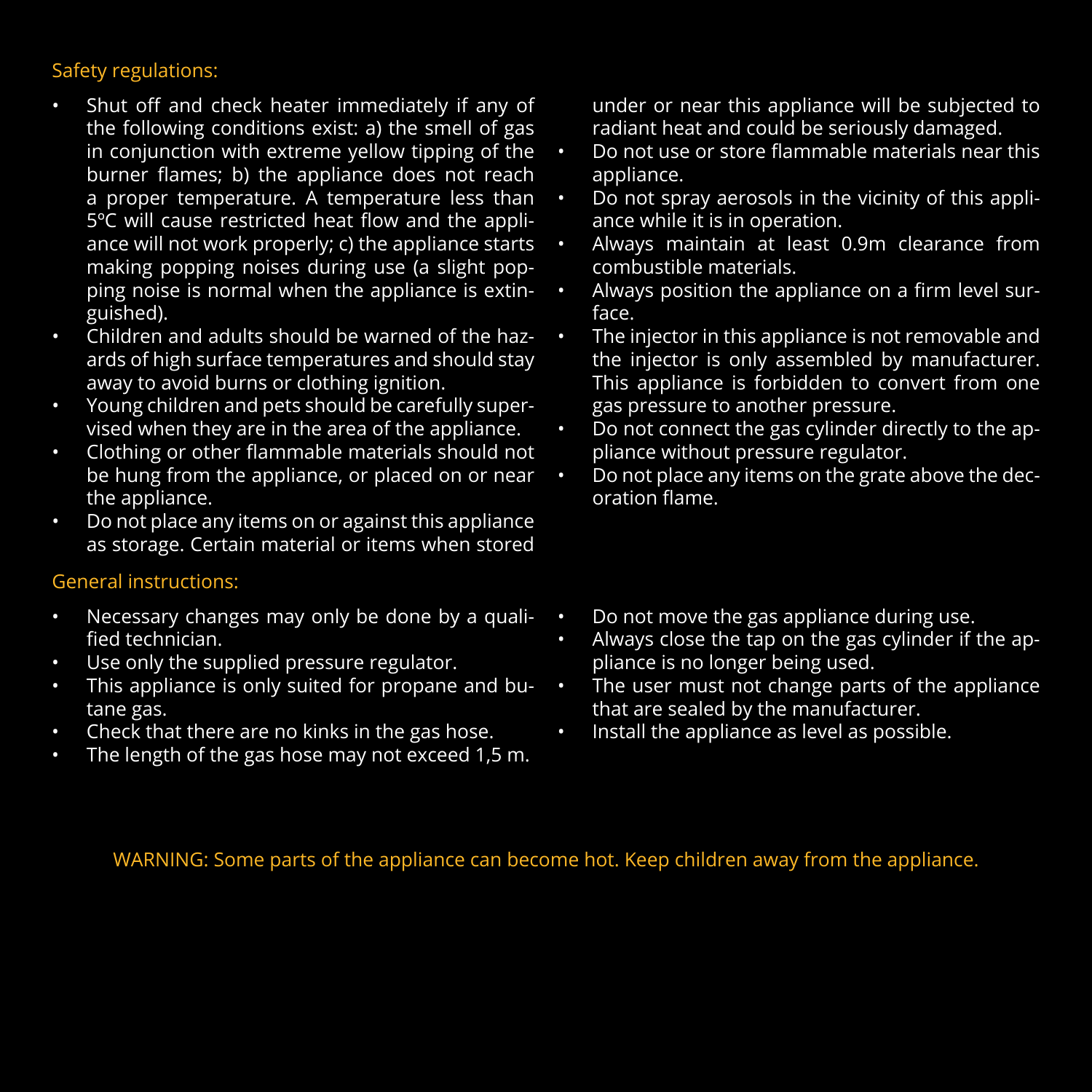Connecting the gas cylinder:

- Attach the pressure regulator to the gas cylinder using the large brass nut.
- Always ensure that the rubber sealing washer is present in the nut. (NB. This rubber washer is not required for UK-type pressure regulators).
- Tighten the nut well. Note that the nut has a lefthand thread.
- Check the connections for leaks using a soap and water solution.

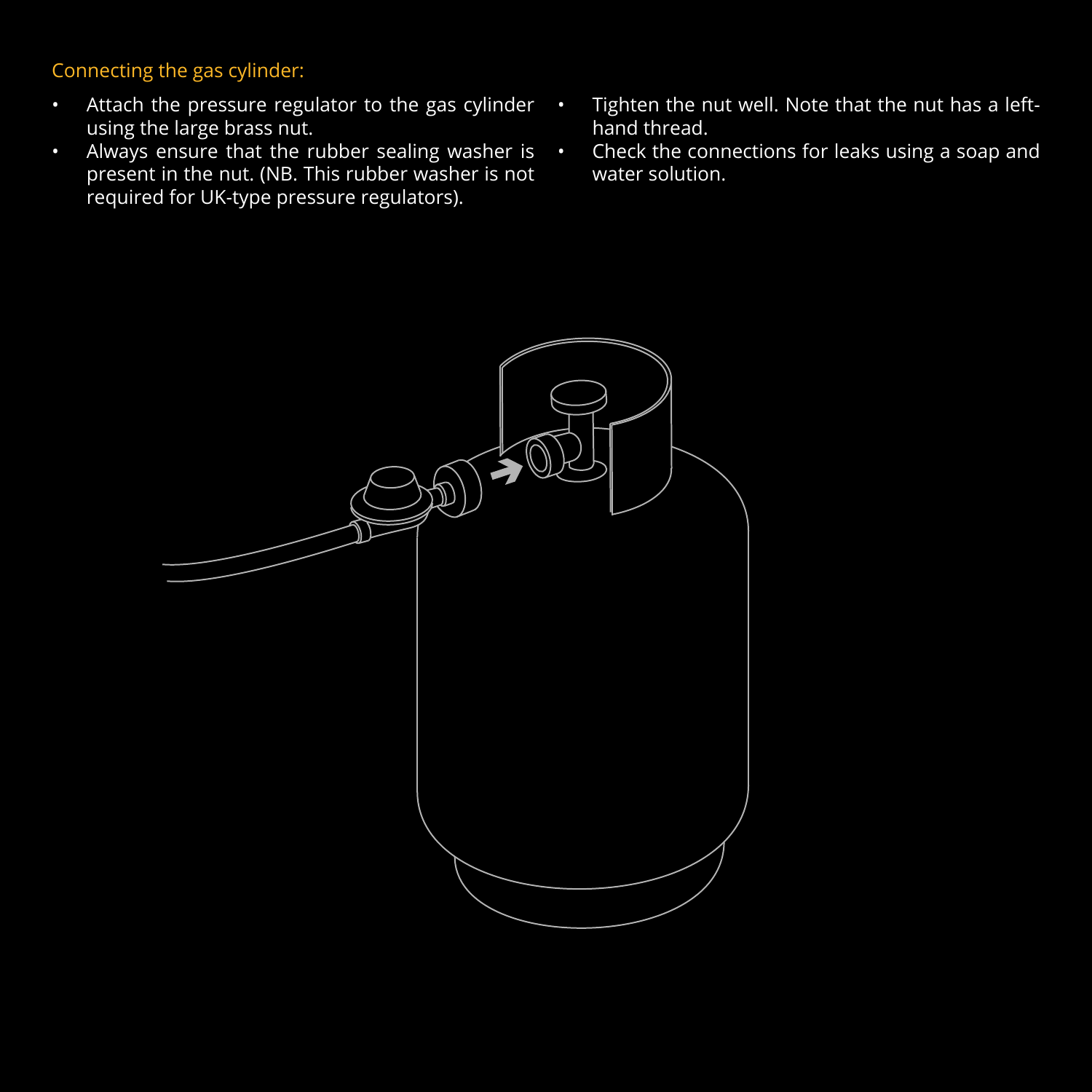#### Igniting the gas burner:

- Open the tap on the gas cylinder.
- Turn the knob to the maximum (big flame) position. Keep the knob pressed and press the ignition button a few times until the burner is burning completely.

# Turning off the gas burner:

- Turn the knob completely to the right (standby) position.
- Wait for the fire to go off.

• Keep the knob pressed in for approximately a further 10 seconds. The burner will continue to burn.

- Close the tap on the gas cylinder.
- Remember that the top plate will stay hot for up to 60 minutes after use.